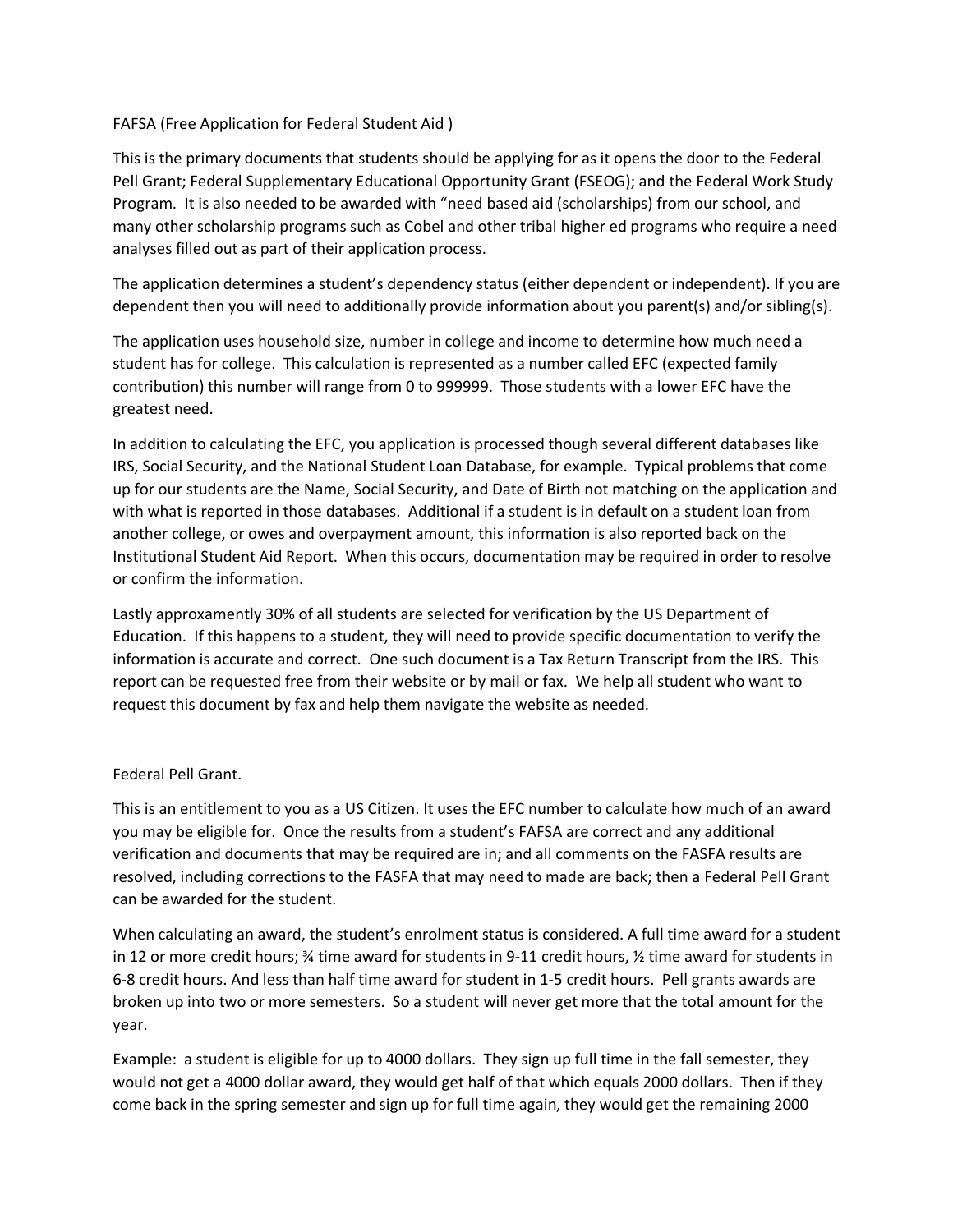dollars. But let's say they sign up for 9 hours in the fall and 6 hours in the spring. They would get 1500 in the fall which equals ¾ of the award they would have gotten in the fall if they were full time, and then in the spring they would get 1000 dollars which is half of the 2000 they would have gotten in the spring if they were full time. Although they were eligible for up to 4000 for the school year, because of their enrollment status they were only eligible to receive 2500 dollars.

A student is eligible to receive a Federal Pell Grant for 150% of their program length. Instead of utilizing 6 years for a 4 year degree, we go with 150% of the credit hours required for 4 year degree, which works out to 192 hours attempted. Additionally, a max cap has been in place on the total amount of Federal Pell Grant a student can get in their lifetime. No student can receive more than 600% LEU (lifetime eligibility used). The way this is calculated coincides with their award. If a student is awarded at full time, then 50% of that eligibility is used, at half time it would be 25% etc… When those total percentages reach 600%, a student is no longer eligible.

## FSEOG: Federal Supplementary Educational Opportunity Grant

This is money designated to help those student with the greatest need. The greatest need is defined as those students with an EFC of 0 first then all those with a EFC of 1 then EFC of 2 etc… because of the limited amount of money we get (a little more than 30,000) compared those schools with 500,000 or more dollars, we try to help as many students as we can with a 300 dollar award (150 dollars in the fall, 150 dollars in the spring). These awards are made around the  $10<sup>th</sup>$  week after the last day to withdraw.

### Federal Work Study Program

We get about the same amount as we do in FSEOG. Students who are selected for the program can work no more than 20 hours a week, can be assigned to work when they are to be in class, and are paid at the federal minimum wage.

Positions are assigned as follows. 10% of the money goes to community service, we utilize the library as it is the only public library in the area. 10% for America Counts, 10% for America Reads, and 10% for America Civics.

Those positions are assigned to Cheryl Medearis who selects and monitors to students to make sure they are documenting the requirements for these positions. The remaining positions are assigned out to those departments who requested them.

In January, we send out an email reminding all departs that are interested in a work-study position for the upcoming school year to put in a request. We start with the departments who put their requests in first until we run out of positions. The departments that are awarded work-study positions are responsible for selecting the student they want that best fills their needs. The financial aid office just assures that those individuals who are selected are eligible to receive those awards.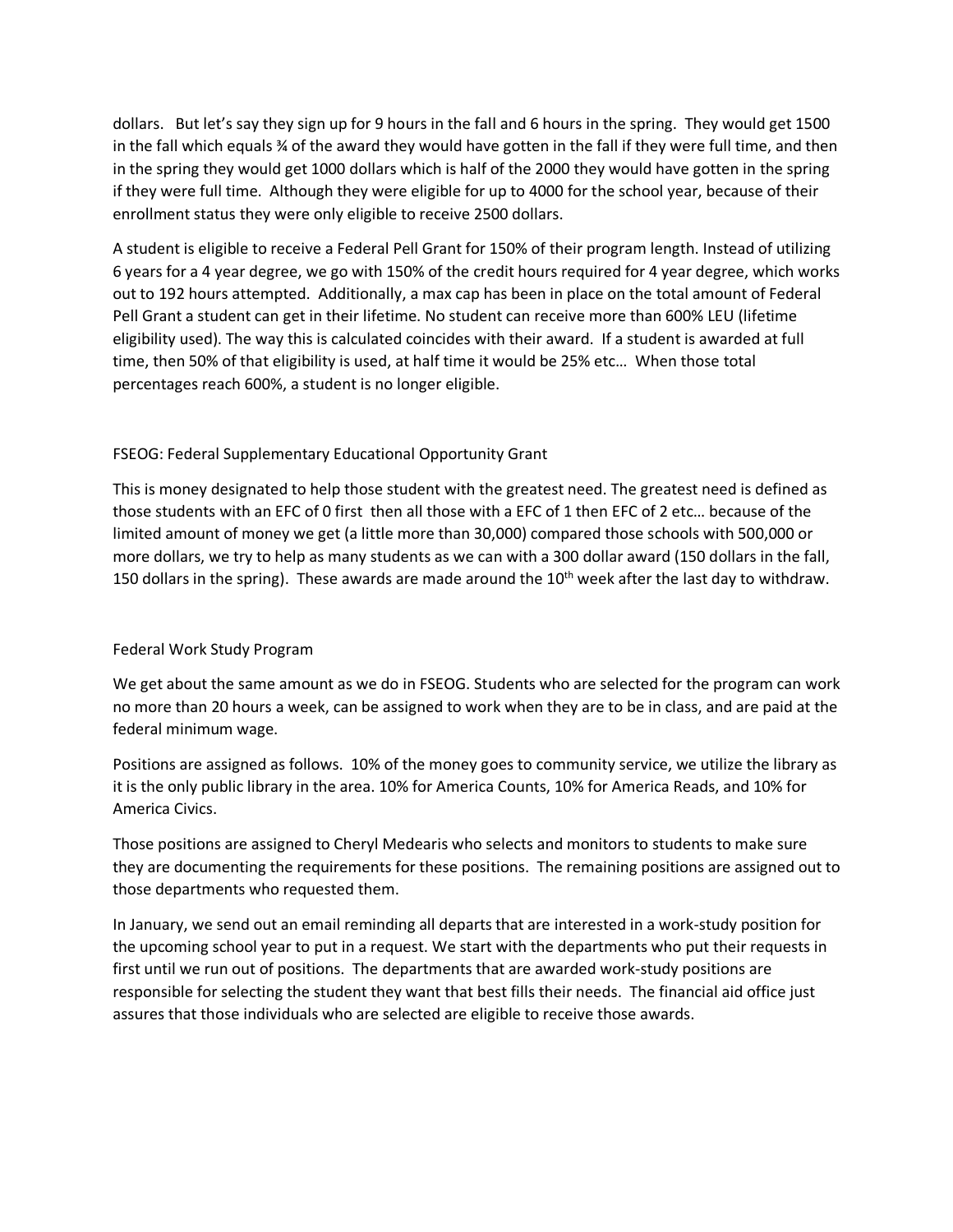### SAP Satisfactory Academic Progress Standards.

Sinte Gleska University uses the minimum standards allowed by the US Department of Education for students to remain eligible for financial aid. At a minimum, a student needs to maintain and overall completion rate of 67% of the all the classes they attempt, with a GPA of 2.0, or for freshman students, 1.5.

If a student fails to do this, they are placed on financial aid warning. If they fail to improve their completion rate and/or GPA while on warning they are placed on financial aid ineligible. They remain on financial aid ineligible until there completion rate and GPA are the minimum SAP standards.

The US Department of Education allows us to use an appeal process so that a student who becomes ineligible for aid because of reason beyond their control. Appeals and the decision to place a student on probation or an academic plan are decided by the Financial Aid Committee. The VP of Student Services, the Registrar, and the Financial Aid Director make up the committee.

## BIA Higher Education Grant Program

This is awarded to students who are enrolled members of the Rosebud Sioux Tribe who are in a two year degree that leads to a 4 year degree, or a 4 year degree. There are two types of aid we award. The first is a monthly stipend for educational related expenses. The amounts vary depending on a student's status ranging from dependent to independent, married, single with children, married with children etc... The dollar amounts range from 250 dollars a month for a dependent student to a max of 600 dollars a month for an individual or family with several dependents. To be eligible for the stipend, a student must be maintaining their SAP, have their FASFA filled out and resolved if there are any issues, and be enrolled full time. These awards are made in the fall for the school year, and are evaluated between semesters to ensure they remain eligible in the spring. we set a limit around 120,000 dollars a semester which would leave us some money left to help those graduating with the second type of aid we offer from this program, help with tuition, fees, and books.

We look at those students who are graduating with their BA degrees first, than AA degrees at graduation time and try to help them with any unpaid tuition, fees and books that we can. The past couple years we have made these awards to students at the end of the semesters as well when we have the money available.

# American Indian College Fund TCU Scholarships

This is money awarded to Sinte Gleska University from the American Indian College Fund to help with scholarships for students attending our university. The award amount varies based on our enrollment, but the past couple years it has been around 140-150 thousand dollars a year. These are broken up into fall and spring awards by AICF. Based on their funding efforts and requirements from their donors, a portion of these awards may be specific in the type of student who qualifies for these scholarships.

Examples: 3000 dollars to go to Female Native American students with children in a BA in education. Or 12,000 dollars to fund Native American students pursuing a fine arts degree, etc….